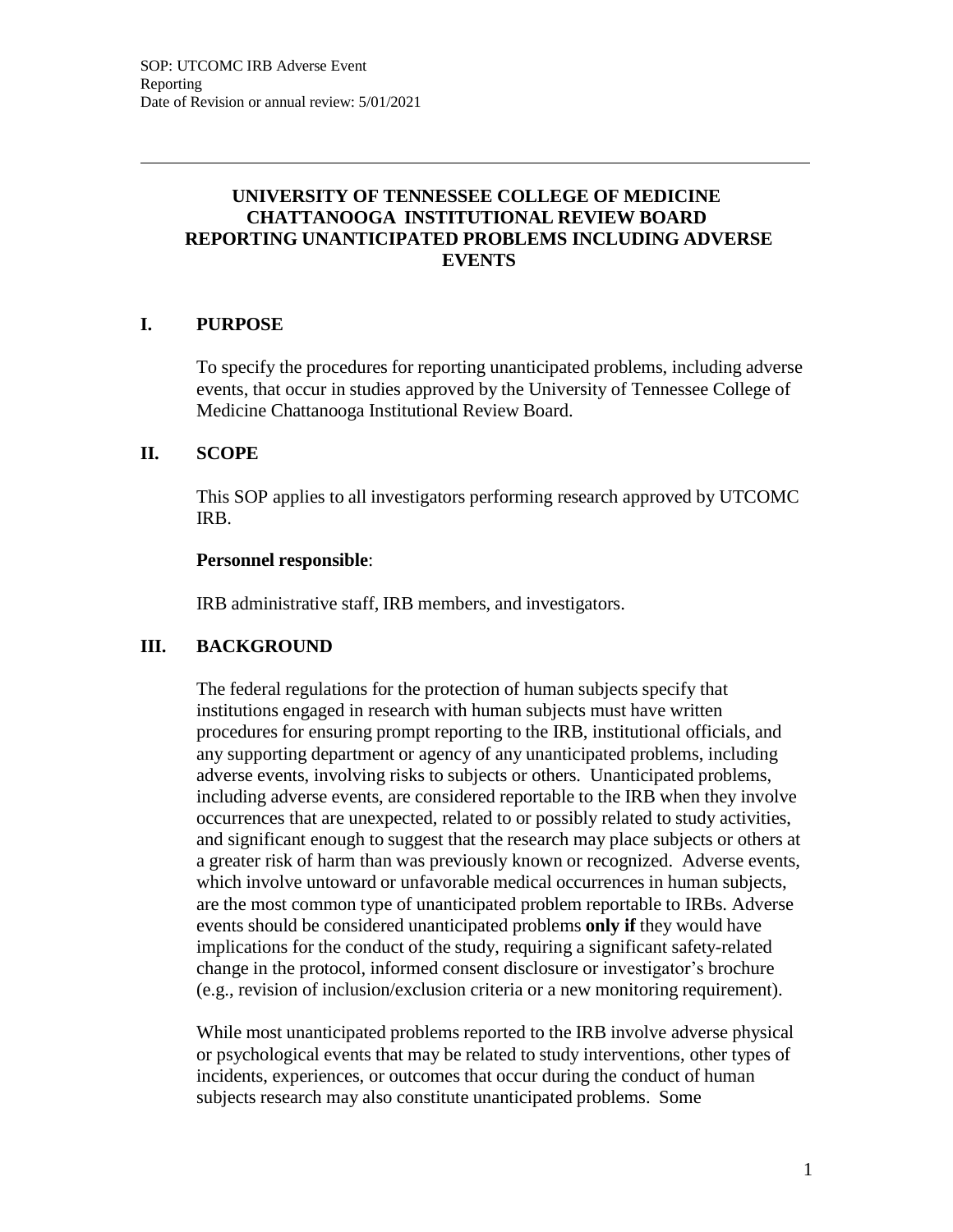unanticipated problems may involve social or economic harm instead of the physical or psychological harm associated with adverse events. In other cases, unanticipated problems place subjects or others at increased risk of harm, but no harm occurs. These unanticipated problems may be reportable to the IRB even when they do not result in any actual harm to subjects. For example, unintended disclosure of confidential research data represents an unanticipated problem that is not an adverse event. Even if the breach of confidentiality does not result in harm to subjects, it may necessitate re-consideration by the IRB of the study procedures used to protect the confidentiality of the research data.

Reports of unanticipated problems are utilized by the IRB to determine whether the risk-benefit ratio for the study, study procedures, and the previously approved informed consent process/document remain acceptable. In some cases, unanticipated problems warrant substantive changes to assure that the rights and welfare of subjects continue to be adequately protected. Changes that may be necessitated by unanticipated problems include, but are not limited to: modification of inclusion/exclusion criteria; implementation of additional monitoring procedures; suspension of enrollment of new subjects; suspension of research procedures in currently enrolled subjects; changes in procedures for protecting the confidentiality of research data; modification of consent documents to acknowledge newly identified risks; and provision of new risk information to previously enrolled subjects.

The procedures described below address only the obligations of investigators to report unanticipated problems to the IRB. By contrast, investigators conducting FDA-regulated drug/biologic studies have a much broader obligation for reporting to study sponsors all serious adverse events, even if they are not unanticipated problems. Similarly, sponsors of drug/biologic studies must provide the FDA with a summary of all serious adverse events in their annual reports. However, these additional reporting requirements of investigators and sponsors do not apply to communication with the IRB, which must only be informed regarding unanticipated problems that have occurred in the conduct of a study.

#### **In accordance with:**

**For studies approved under the revised Common Rule:** 45 CFR 46.108(a)(4); and

**For studies approved under the Pre-2018 Common Rule:** 45 CFR 46.103(b)(5); and

**For FDA-regulated studies:**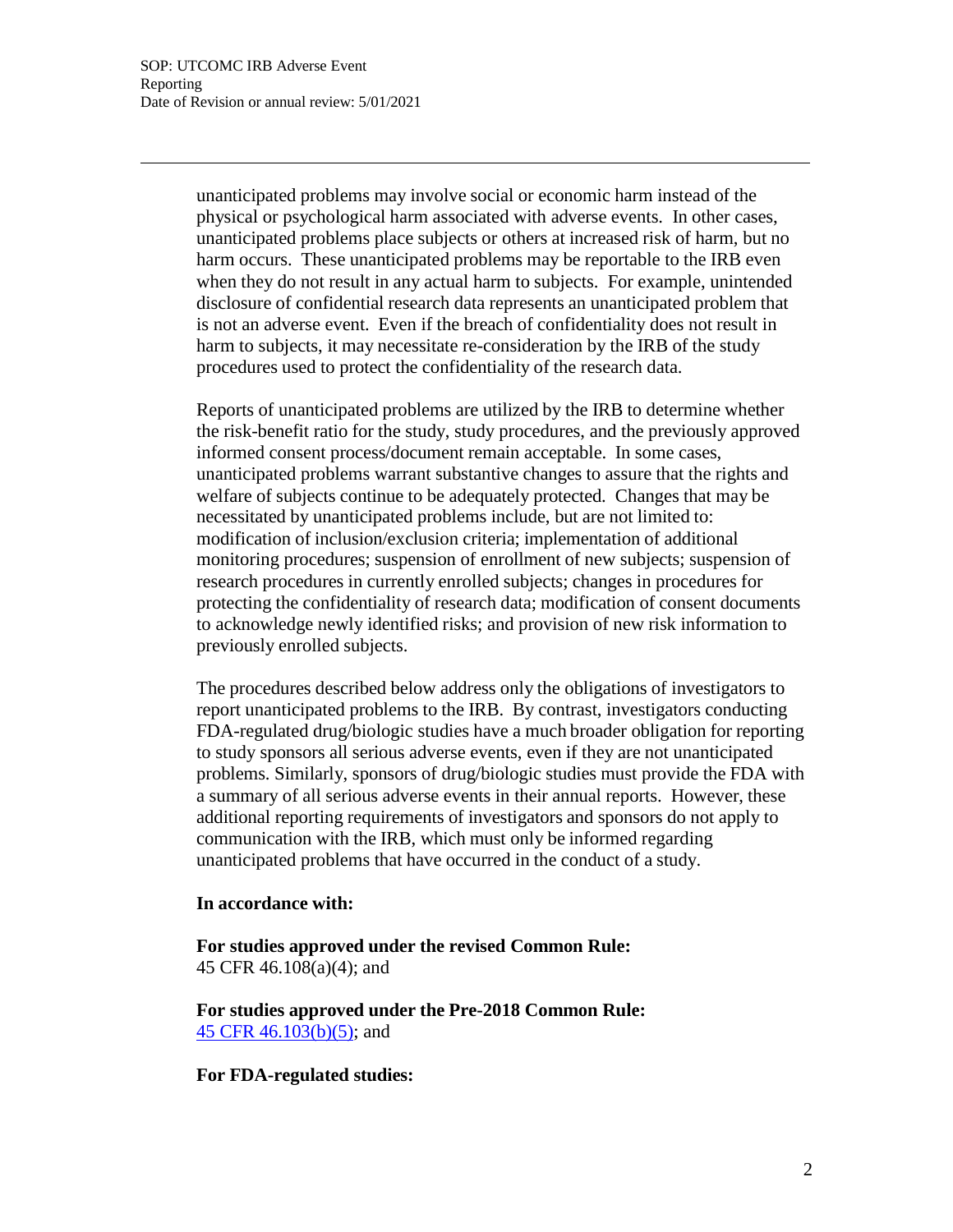21 CFR 56.108(b)(1); 21 CFR 312.32; 21 CFR 312.53(c)(1)(vii); 21 CFR 312.64; 21 CFR 312.66; and 21 CFR 812.3(s)

Reviewing and Reporting Unanticipated Problems Involving Risks to Subjects or Others and Adverse Events: OHRP Guidance (2007) <http://www.hhs.gov/ohrp/policy/advevntguid.html>

Reviewing and Reporting Unanticipated Problems Involving Risks to Subjects or Others and Adverse Events (Video) [http://www.youtube.com/watch?v=hsUS0k3Ie\\_g&list=PL5965CB14C2506914](http://www.youtube.com/watch?v=hsUS0k3Ie_g&list=PL5965CB14C2506914)

FDA Guidance for Clinical Investigators, Sponsors and IRBs: Adverse Event Reporting to IRBs – Improving Human Subject Protection (January 2009) <http://www.fda.gov/downloads/Drugs/GuidanceComplianceRegulatoryInformatio> n/Guidances/UCM079753.pdf

*Compliance with this policy also requires compliance with state or local laws or regulations that provide additional protections for human subjects.*

# **IV. DEFINITIONS**

**Unanticipated Problem involving risks to subjects or others:** Any incident, experience, or outcome that meets ALL of the following criteria:

- (1) it is unexpected (in terms of nature, severity, or frequency) given (a) the research interventions that are described in the protocol-related documents, such as the IRB- approved research protocol, investigator's brochure/package inserts, and informed consent document; and (b) the characteristics of the subject population being studied (e.g., the expected natural progression of any underlying disease, disorder, or condition of the subject and the subject's predisposing risk factor profile for the adverse event); [**Note**: adverse events listed in the investigator's brochure would, by definition, not be considered unexpected, unless it has been determined that they are occurring at a higher frequency than the investigator's brochure indicates];
- (2) it is clearly related or there is a reasonable possibility that it is related to the research intervention or procedures (in this document, *reasonable possibility* means there is evidence to suggest a causal relationship between the adverse event, incident, experience or outcome and the research intervention or procedures involved in the research, other than a mere temporal association); and
- (3) it suggests that the research places subjects or others at a greater risk of harm (including physical, psychological, economic, or social harm) related to the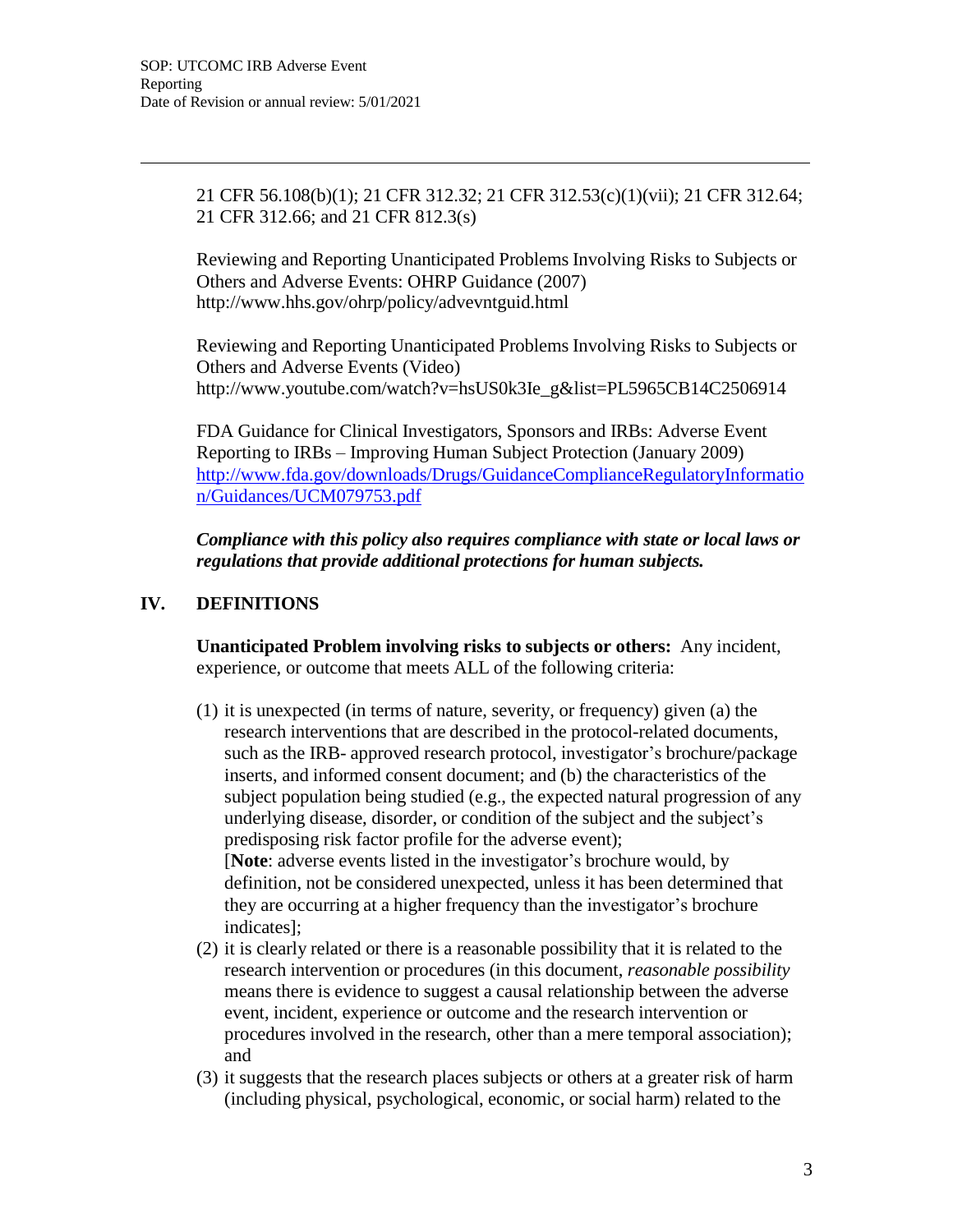research than was previously known or recognized.

**Adverse Event (adverse effect, adverse experience, unanticipated problems, or unanticipated adverse device effect):** Any untoward or unfavorable medical occurrence in a human subject, including any abnormal sign (for example, abnormal physical exam or laboratory finding), symptom, or disease, temporally associated with the subject's participation in the research, whether or not considered related to the subject's participation in the research.

**External Adverse Event:** From the perspective of one particular institution engaged in a multicenter clinical trial, *external adverse events* are those adverse events experienced by subjects enrolled by investigators at other institutions engaged in the clinical trial.

**Internal Adverse Event:** From the perspective of one particular institution engaged in a multicenter clinical trial, *internal adverse events* are those adverse events experienced by subjects enrolled by the investigator(s) at that institution. In the context of a single-center clinical trial, all adverse events would be considered *internal adverse events.*

**Reasonable Possibility that the event is related to the research:** There is evidence to suggest a causal relationship between the adverse event, incident, experience or outcome and the research intervention or procedures involved in the research, other than a mere temporal association.

**Serious Adverse Event:** Any adverse event temporally associated with the subject's participation in research that meets any of the following criteria:

- (1) results in death;
- (2) is life-threatening (places the subject at immediate risk of death from the event as it occurred);
- (3) requires inpatient hospitalization or prolongation of existing hospitalization;
- (4) results in a persistent or significant disability/incapacity;
- (5) results in a congenital anomaly/birth defect; or
- (6) any other adverse event that, based upon appropriate medical judgment, may jeopardize the subject's health and may require medical or surgical intervention to prevent one of the other outcomes listed in this definition (examples of such events include allergic bronchospasm requiring intensive treatment in the emergency room or at home, blood dyscrasias or convulsions that do not result in inpatient hospitalization, or the development of drug dependency or drug abuse).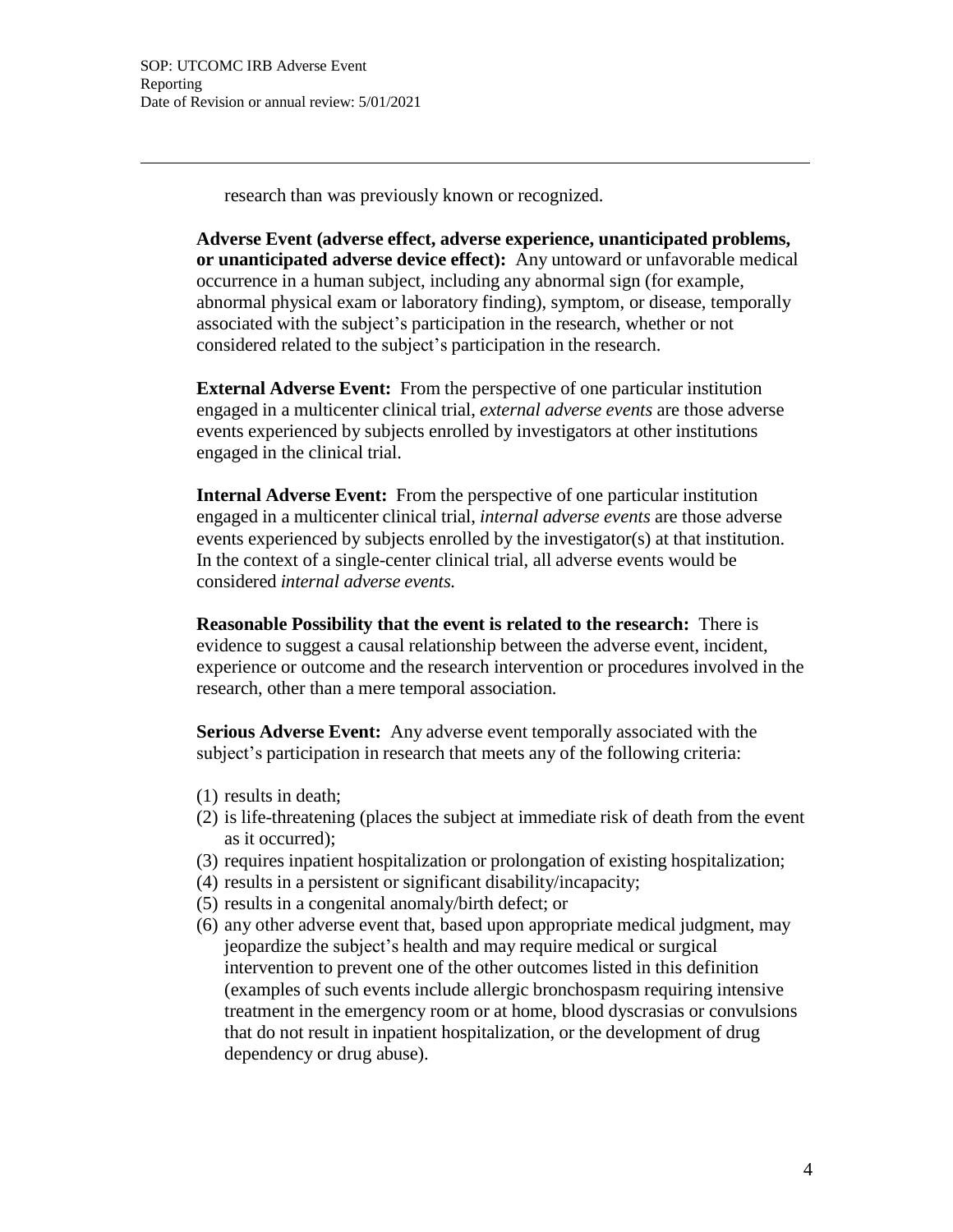# **V. PROCEDURES**

- 1. Reports of problems occurring in research studies, including adverse events at internal or external sites, should be submitted **only if** they meet the definition of unanticipated problem, meaning that they are determined to be:
	- a. Unexpected (in terms of nature, severity, or frequency) given (a) the research interventions that are described in the protocol-related documents, such as the IRB-approved research protocol, investigator's brochure/package inserts, and informed consent document; and (b) the characteristics of the subject population being studied (e.g., the expected natural progression of any underlying disease, disorder, or condition of the subject and the subject's predisposing risk factor profile for the adverse event);
	- b. it is clearly related or there is a reasonable possibility that it is related to the research intervention or procedures; and
	- c. significant enough to suggest that subjects may be placed at greater risk of harm that previously known or recognized
- 2. **External adverse events** that meet all 3 reporting criteria (outlined in the definition of unanticipated problem above) must be reported to the IRB within 10 working days of their receipt by the principal investigator.
- 3. **Internal adverse events**, other than deaths, that meet all 3 reporting criteria (outlined in the definition of unanticipated problem above) must be reported by the principal investigator to the IRB within 5 working days of the time that the investigator or research staff member becomes aware of their occurrence.
- 4. **Deaths** occurring locally that meet all 3 reporting criteria (outlined in the definition of unanticipated problem above) must be reported by the principal investigator to the IRB within 24 hours of the time that the investigator or research staff member becomes aware of their occurrence.
- 5. **Unanticipated problems other than adverse events** must be reported by the principal investigator to the IRB within 5 working days of the time that the investigator or research staff member becomes aware of their occurrence.
- 6. The Principal Investigator will use the Form E to submit one of the following reports (via IRBNet) for IRB review:
	- a. **Local Reportable Adverse Events or Other Unanticipated Problem**-The report of an unanticipated problem, including an internal adverse event, should include the facts of the case, including subject identifier; adverse event or problem description; the event relationship to research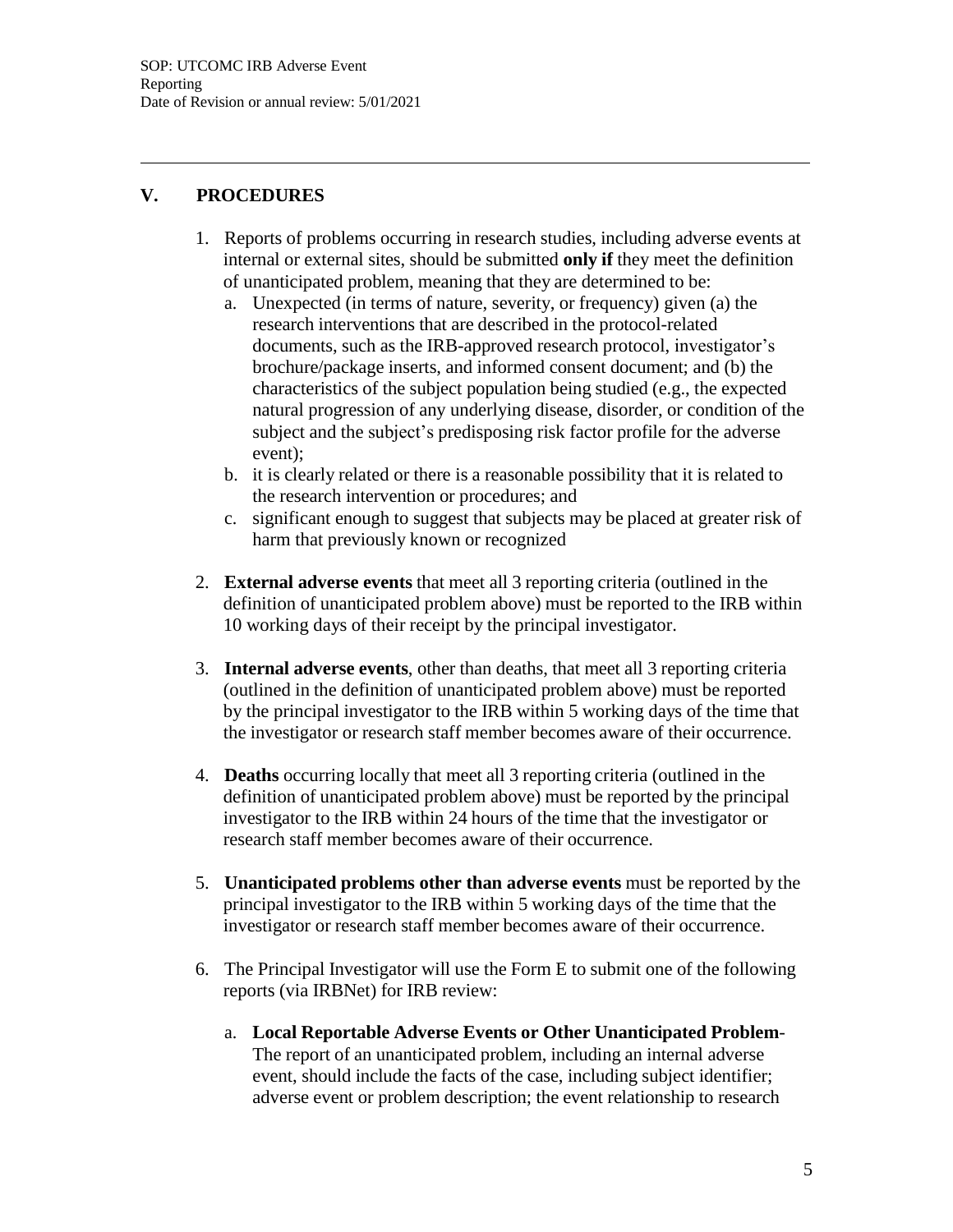interventions; the degree of seriousness; whether the event was unexpected; date of injury; whether the intervention was stopped and if so, whether it was re-started; and whether the event provides new risk information that alters the risk-benefit assessment and whether the protocol procedures and/or informed consent disclosure should be modified.

- b. **External Reportable Adverse Events or Unanticipated Problem** Report an unanticipated problem, including an external adverse event should include the facts of the case and whether the event provides new risk information that alters the risk-benefit assessment and whether the protocol procedures and/or informed consent disclosure should be modified
- c. **Major Protocol Deviation/Violation** See SOP: Protocol Waivers and Deviations.
- d. **Protocol Waiver Request** See SOP: Protocol Waivers and Deviations.
- e. **Problem identified in an audit, inspection, or inquiry by a federal agency, or a study site or institution**
- f. **Suspension or premature termination of the study by the sponsor, investigator, or institution**
- g. **State medical board action**
- h. **Loss of investigator's credentials at an institution**
- 7. The principal investigator will apply his her/her electronic signature to the report prior to submission to UTCOMC IRB.
- 8. Upon receipt of a Form E, the IRB Administrator will electronically forward it to the Chair or designee for review. Form Es that are submitted for studies that occur at Based on the review, a preliminary determination will be made about whether the event reported requires a revision of the protocol, the informed consent document/process, or other aspect of the study. If changes are determined to be necessary and represent more than minor revisions, then the changes must be reviewed and approved by the convened IRB.